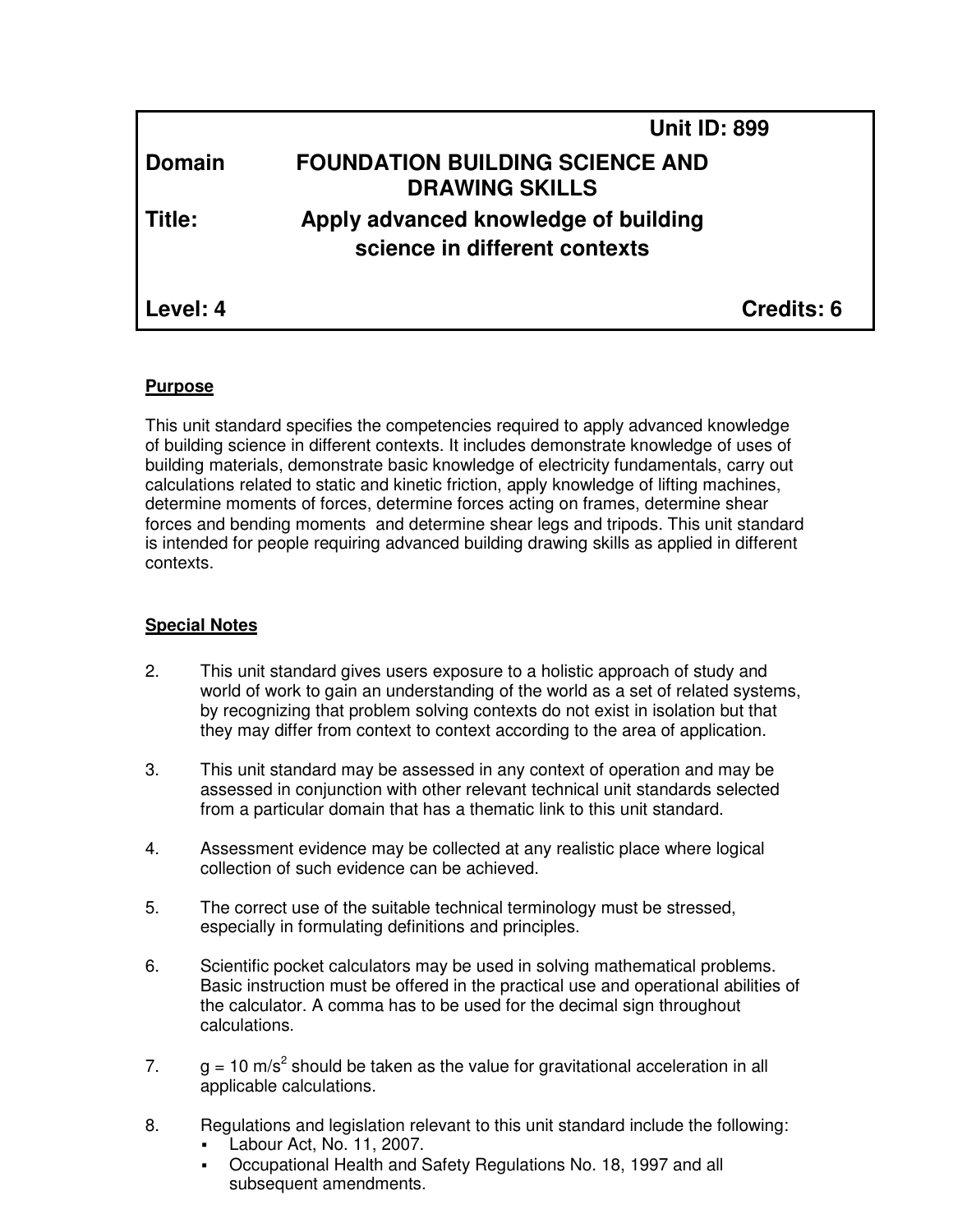## **Quality Assurance Requirements**

This unit standard and others within this subfield may be awarded by institutions which meet the accreditation requirements set by the Namibia Qualifications Authority and the Namibia Training Authority and which comply with the national assessment and moderation requirements. Details of specific accreditation requirements and the national assessment arrangements are available from the Namibia Qualifications Authority and the Namibia Training Authority on www.nta.com.na.

## **Elements and Performance Criteria**

## **Element 1: Demonstrate knowledge of uses of building materials.**

## **Performance Criteria**

- 1.1 Specifications for mixing and testing concrete, cement and mortar are explained.
- 1.2 Simple experiments are carried out to explain concepts using the correct formulas in calculations.
- 1.3 Mixing and testing of concrete is demonstrated by means of experiments.
- 1.4 A simple experiment is demonstrated to illustrate the process of crystallization.
- 1.5 The effects of hard and soft water on pipes and the treatment of hard water are explained.
- 1.6 The use of paint in the building constructions is explained with regard to reasons for painting surfaces, composition, uses and paint materials, preparation of surface, painting techniques and defects on painted surfaces.
- 1.7 The use of plastics in the building constructions is described with regard to composition and uses, sources of plastic, advantages and disadvantages, the difference between thermosetting plastics and thermoplastic.

## **Element 2: Demonstrate basic knowledge of electricity fundamentals.**

## **Performance Criteria**

- 2.1 Basic principles of electricity generation, distribution and electric circuit operation are explained.
- 2.2 The concept of safe use of electricity is explained with regard to operating electrical power tools, protection devices and earthing of electrical appliances.
- 2.3 Electrical quantities in an electric circuit are determined using applicable formulae and units.
- 2.4 Types, purpose and operation principles of different types of lightings are explained.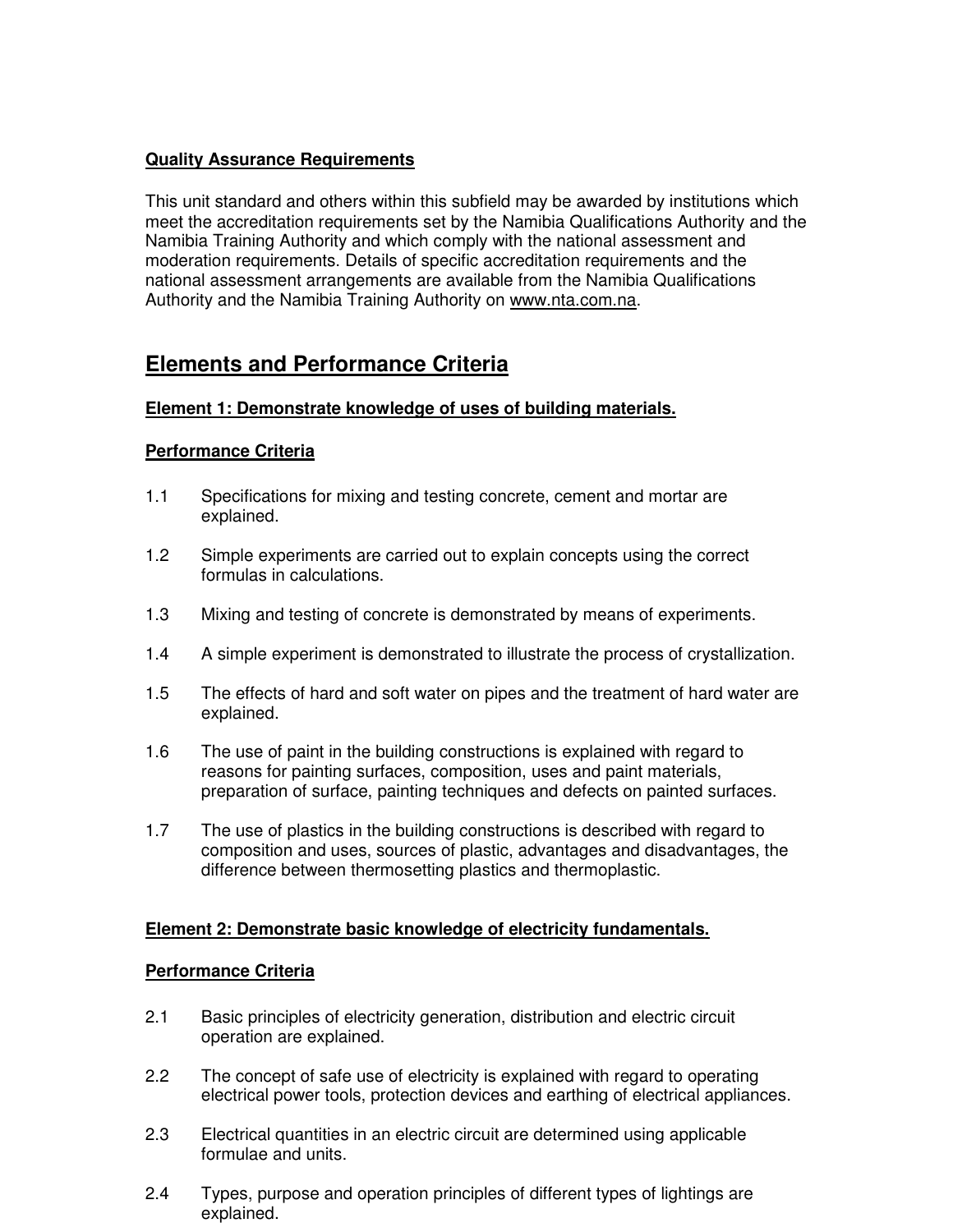2.5 Direct and alternating currents are contrasted in terms of their characteristics, and single-phase and three-phase is differentiated by means of graphical examples.

## **Element 3: Carry out calculations related to static and kinetic friction.**

## **Performance Criteria**

- 3.1 Concepts are applied to static and kinetic frictions are defined and methods are applied to experimentally determine magnitude of forces.
- 3.2 Angle of friction and coefficient of friction are calculated by: Tan  $\theta = \mu = \frac{P}{N}$  $\frac{F\mu}{\mu}$ .
- 3.3 Angle of repose is calculated and practical applications are stated.
- 3.4 A sketch is used to explain different forces acting on an object and calculations related to frictional forces on horizontal and inclined planes are carried out.

## **Element 4: Apply knowledge of lifting machines to determine work done.**

## **Range**

Devices and machines may include but are not limited to, block and tackle (single rope pulley), wheel and axle machine, differential wheel and axle, single and double winch, Weston differential pulley system and screw jack.

## **Performance Criteria**

- 4.1 The principle of work done is explained using examples of applications and the applicable formula is applied to calculate work done by levers in terms of mechanical advantage, velocity ratio and efficiency.
- 4.2 Devices and machines used for lifting loads and to ease work on a building site are described.
- 4.3 Calculations of lifting different loads by machines and pulley systems are performed to determine velocity/displacement ratio, mechanical advantage, efficiency and magnitude of the load.

## **Element 5: Determine moments of forces.**

## **Performance Criteria**

- 5.1 Moment of a force is described and the law of moment is reproduced and applied to calculate moment of a force taking in account the conditions for equilibrium.
- 5.2 The reaction of the beams of the supports is calculated under various conditions.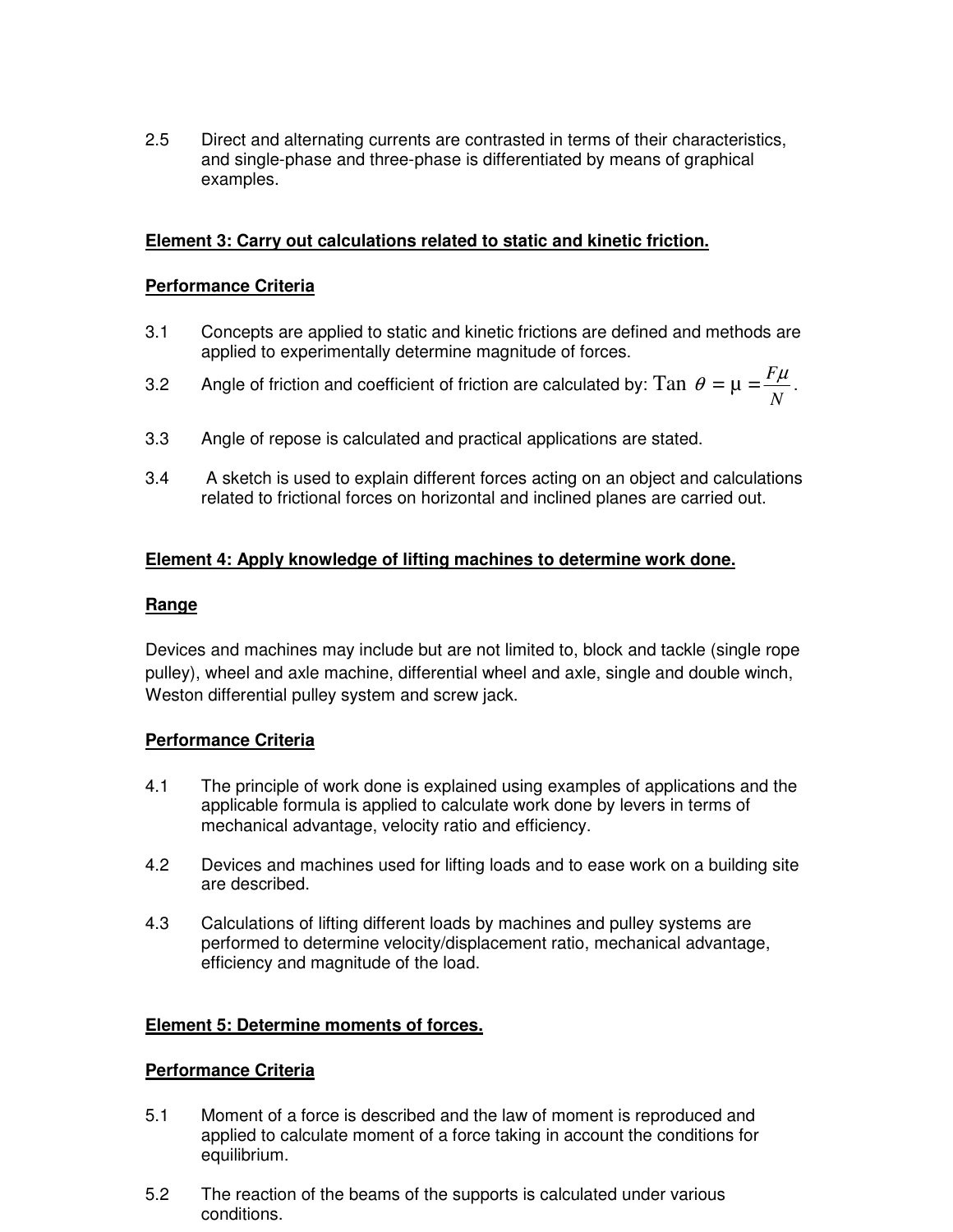- 5.3 The moment of couple is determined using correct formula.
- 5.4 The position of centroid on various figures is determined.
- 5.5 Calculations related to the position of the centroid are performed using given conditions.

#### **Element 6: Determine forces acting on frames.**

#### **Range**

Frames may include but are not limited to structures such as a roof truss, bridge, built wall and angle iron.

#### **Performance Criteria**

- 6.1 The tensile and compressive forces imposed on a frame are explained as applied by Newton's third law of motion.
- 6.2 The principle of identifying the nature of members in a frame is described and applied.
- 6.3 The triangle of forces and the polygon of forces methods are applied separately to determine the magnitude and nature of forces in members in a frame graphically.

## **Element 7: Determine shear forces and bending moments.**

## **Range**

Examples of space and force diagrams should be drawn to scale and the scale stated.

The bending moment at the beginning and end of the beam is always zero if the beam is in equilibrium.

The unit of bending moments is expressed as kilo Newton metres (kN.m) or Newton meters (Nm).

## **Performance Criteria**

- 7.1 Terms shear force and bending moment as applied to beams are defined.
- 7.2 Shear forces and bending moments for cantilevers and simply supported beams and the shear force and bending moment diagrams of vertical point loads and uniformly distributed loads are drawn.

## **Element 8: Determine shear legs and tripods.**

#### **Performance Criteria**

8.1 The term tripod and shear legs are defined.